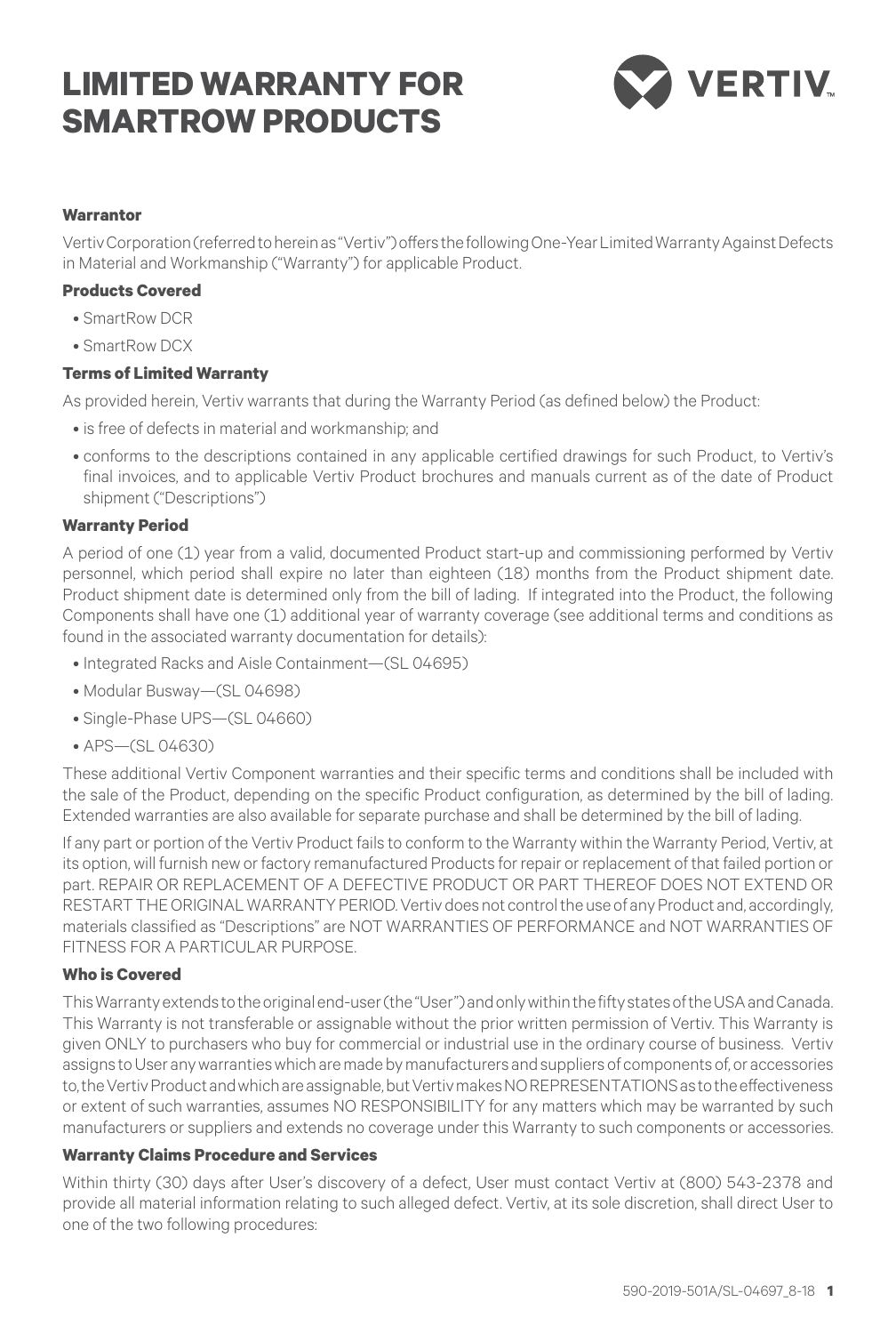- 1. Subject to Product start-up and commissioning by Vertiv Personnel and the other limitations specified herein, a Vertiv field service representative will repair the non-conforming Vertiv Product warranted hereunder, without charge for material or labor. Warranty coverage will be extended only after Vertiv's inspection confirms the claimed defect and shows no signs of treatment or use voiding the coverage of this Warranty. All defective Products and component parts replaced under this Warranty become the property of Vertiv. Vertiv may utilize third parties in the performance of Warranty work, including repair or replacement hereunder, where, in Vertiv's opinion, such work can be performed in less time, with less expense, or in closer proximity to the Vertiv Product, or
- 2. Vertiv, in its sole discretion, may either repair or replace defective Products. For Products to be repaired, Vertiv will issue a RETURN MATERIALS AUTHORIZATION ("RMA") number. The RMA number must appear on the packing slip, proof of purchase, AND ON THE OUTSIDE OF EACH SHIPPING CARTON for any authorized returned Product. Vertiv will designate a shipping address ("Ship To Address") that must be used for each authorized returned Product. The User shall pay all freight charges to the designated Ship To Address for each authorized returned Product. Unauthorized returns or collect shipments will be refused.

#### **Items Not Covered**

THIS WARRANTY DOES NOT COVER DAMAGE OR DEFECT CAUSED BY misuse, improper application, wrong or inadequate electrical current or connection, negligence, inappropriate on site operating conditions, repair by non-Vertiv designated personnel, accident in transit, tampering, alterations, a change in location or operating use, exposure to the elements, Acts of God, theft or installation contrary to Vertiv's recommendations or specifications, or in any event if the Vertiv serial number has been altered, defaced, or removed.

THIS WARRANTY DOES NOT COVER shipping costs, Product installation/removal costs, travel costs, external circuit breaker resetting or maintenance or service items and further, except as may be provided herein, does NOT include labor costs or transportation, arising from the replacement of the Vertiv Product or any part thereof or charges to remove or reinstall same at any premises of User, nor for site inspections that determine no corrective action was required nor any other services not expressly provided for by the terms of the Warranty. Consumables, including but not limited to air filters, are not covered by this Warranty. Batteries in Vertiv battery cabinets and compressors in Vertiv thermal management products are warranted separately.

THIS WARRANTY IS VOID UPON THE FOLLOWING: (1) the Product having been stored in an unsuitable environment after Product shipment, (2) if applicable, Product start-up and commissioning performed by a third party other than Vertiv and/or its authorized representatives, and (3) if the Product contains an internal battery, User allows such battery to discharge below the minimum battery voltage cutoff point or if the User does not start recharging a discharged, or partially discharged, battery within forty-eight (48) hours of the discharge period. No salesperson, employee or agent of Vertiv is authorized to add to or vary the terms of this Warranty. Vertiv retains the right to cancel the Warranty, subject to reinstatement at Vertiv's sole discretion, for late- or non-payment of the Product purchase price and any other amounts due. Warranty terms may only be modified, if at all, if in writing and signed by a Vertiv officer.

### **Other Limitations**

THIS WARRANTY DOES NOT COVER THE FIRE SUPPRESSION SYSTEM WHICH IS SUBJECT TO THE TERMS OF THE WARRANTY FROM THE MANUFACTURER OF SUCH EQUIPMENT.

THIS LIMITED WARRANTY IS IN LIEU OF AND EXCLUDES ALL OTHER WARRANTIES, EXPRESS OR IMPLIED, INCLUDING MERCHANTABILITY AND FITNESS FOR A PARTICULAR PURPOSE. USER'S SOLE AND EXCLUSIVE REMEDY IS REPAIR OR REPLACEMENT OF THE Vertiv PRODUCT AS SET FORTH HEREIN. IF USER'S REMEDY IS DEEMED TO FAIL OF ITS ESSENTIAL PURPOSE BY A COURT OF COMPETENT JURISDICTION, Vertiv'S RESPONSIBILITY FOR PROPERTY LOSS OR DAMAGE SHALL NOT EXCEED THE NET PRODUCT PURCHASE PRICE. IN NO EVENT SHALL Vertiv ASSUME ANY LIABILITY FOR INDIRECT, SPECIAL, INCIDENTAL, CONSEQUENTIAL OR EXEMPLARY DAMAGES OF ANY KIND WHATSOEVER, INCLUDING WITHOUT LIMITATION LOST PROFITS, BUSINESS INTERRUPTION OR LOSS OF DATA, WHETHER ANY CLAIM IS BASED UPON THEORIES OF CONTRACT, NEGLIGENCE, STRICT LIABILITY, TORT, OR OTHERWISE. THE PRODUCTS LISTED IN THIS WARRANTY ARE NOT FOR USE IN CONNECTION WITH ANY NUCLEAR, MEDICAL, LIFE-SUPPORT AND RELATED APPLICATIONS.